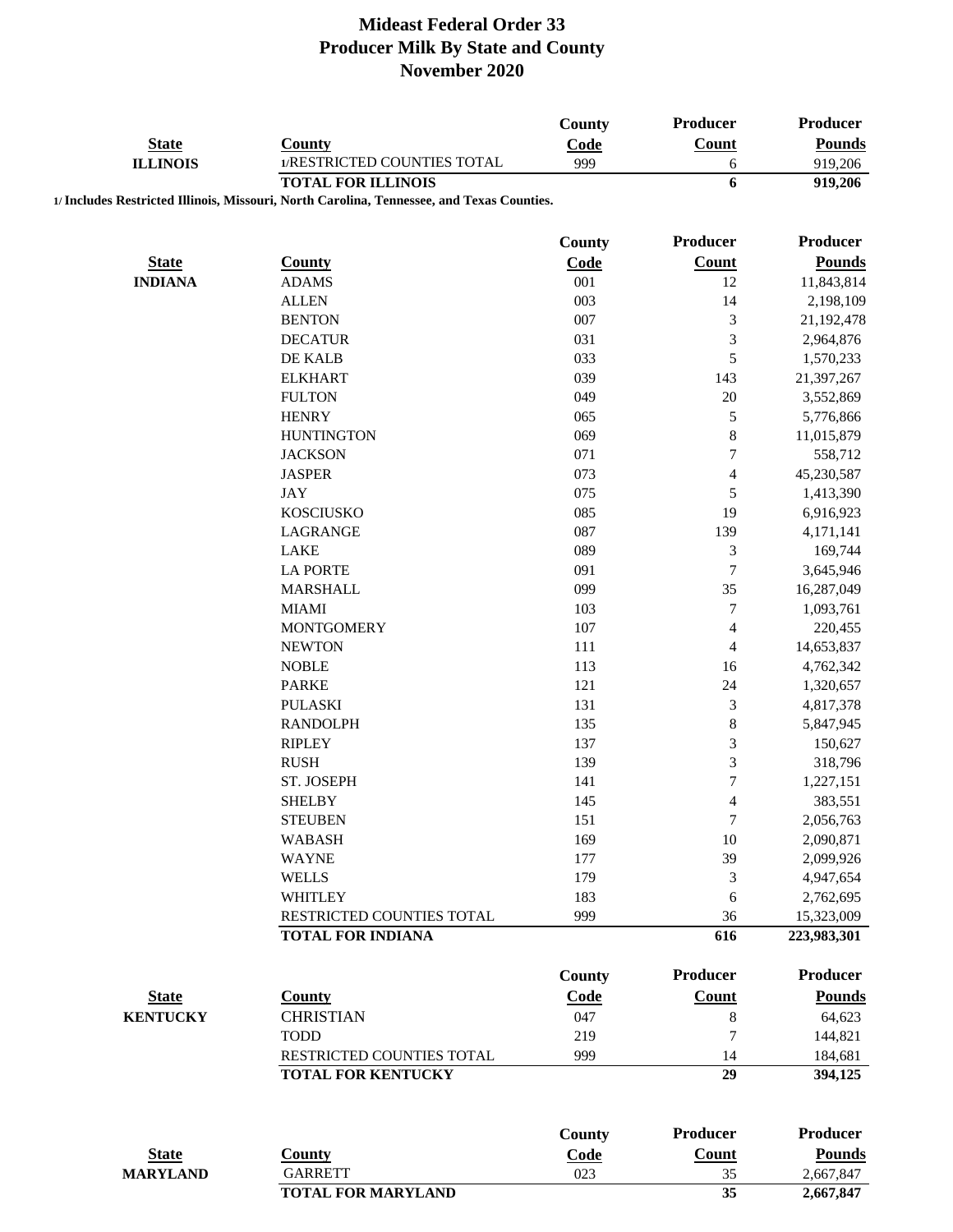|                 |                    | County  | Producer                | Producer      |
|-----------------|--------------------|---------|-------------------------|---------------|
| <b>State</b>    | <b>County</b>      | Code    | Count                   | <b>Pounds</b> |
| <b>MICHIGAN</b> | <b>ALCONA</b>      | 001     | 3                       | 684,672       |
|                 | <b>ALGER</b>       | 003     | $\overline{4}$          | 243,569       |
|                 | <b>ALLEGAN</b>     | 005     | 40                      | 24,938,526    |
|                 | <b>ALPENA</b>      | 007     | 15                      | 2,369,615     |
|                 | <b>ARENAC</b>      | 011     | 15                      | 5,982,539     |
|                 | <b>BARRY</b>       | 015     | $20\,$                  | 18,742,504    |
|                 | <b>BERRIEN</b>     | 021     | 5                       | 1,784,273     |
|                 | <b>BRANCH</b>      | 023     | $\,8\,$                 | 3,219,579     |
|                 | <b>CALHOUN</b>     | 025     | 18                      | 8,148,163     |
|                 | <b>CHARLEVOIX</b>  | 029     | $\overline{\mathbf{4}}$ | 569,523       |
|                 | <b>CHIPPEWA</b>    | 033     | 5                       | 391,059       |
|                 | <b>CLARE</b>       | 035     | 15                      | 3,845,762     |
|                 | <b>CLINTON</b>     | 037     | 37                      | 70,588,338    |
|                 | <b>EATON</b>       | 045     | 17                      | 838,601       |
|                 | <b>EMMET</b>       | 047     | $\mathfrak{Z}$          | 398,628       |
|                 | <b>GENESEE</b>     | 049     | 4                       | 556,338       |
|                 | <b>GLADWIN</b>     | 051     | 3                       | 287,401       |
|                 | <b>GRATIOT</b>     | 057     | 29                      | 78,520,467    |
|                 | <b>HILLSDALE</b>   | 059     | 16                      | 3,324,980     |
|                 | <b>HURON</b>       | 063     | 52                      | 68,530,661    |
|                 | <b>INGHAM</b>      | 065     | 19                      | 4,919,710     |
|                 | <b>IONIA</b>       | 067     | 29                      | 29,305,475    |
|                 | <b>IOSCO</b>       | 069     | 10                      | 1,790,453     |
|                 | <b>ISABELLA</b>    | 073     | 27                      | 11,661,775    |
|                 | <b>JACKSON</b>     | 075     | 15                      | 5,203,814     |
|                 | <b>KALAMAZOO</b>   | 077     | 5                       | 7,984,116     |
|                 | <b>KENT</b>        | 081     | 22                      | 8,532,032     |
|                 | <b>LAPEER</b>      | 087     | 14                      | 1,729,366     |
|                 | <b>LENAWEE</b>     | 091     | 17                      | 35,501,887    |
|                 | <b>LIVINGSTON</b>  | 093     | 9                       | 4,008,235     |
|                 | <b>MACOMB</b>      | 099     | 3                       | 150,261       |
|                 | <b>MASON</b>       | 105     | $\boldsymbol{7}$        | 1,331,635     |
|                 | <b>MECOSTA</b>     | $107\,$ | 15                      | 780,486       |
|                 | <b>MENOMINEE</b>   | 109     | $11\,$                  | 1,339,502     |
|                 | <b>MISSAUKEE</b>   | 113     | 34                      | 38,669,833    |
|                 | <b>MONTCALM</b>    | 117     | 39                      | 10,143,252    |
|                 | <b>MONTMORENCY</b> | 119     | $\mathfrak{Z}$          | 323,604       |
|                 | <b>MUSKEGON</b>    | 121     | 11                      | 13,235,789    |
|                 | NEWAYGO            | 123     | 30                      | 5,538,480     |
|                 | <b>OGEMAW</b>      | 129     | 27                      | 5,921,327     |
|                 | <b>OSCEOLA</b>     | 133     | 21                      | 11,176,390    |
|                 | <b>OSCODA</b>      | 135     | $\,8\,$                 | 530,767       |
|                 | <b>OTTAWA</b>      | 139     | 40                      | 36,226,218    |
|                 | PRESQUE ISLE       | 141     | 3                       | 169,988       |
|                 | <b>SAGINAW</b>     | 145     | 11                      | 3,796,978     |
|                 | <b>ST. CLAIR</b>   | 147     | $\,8\,$                 | 1,605,908     |
|                 | ST. JOSEPH         | 149     | 16                      | 2,158,316     |
|                 |                    |         |                         |               |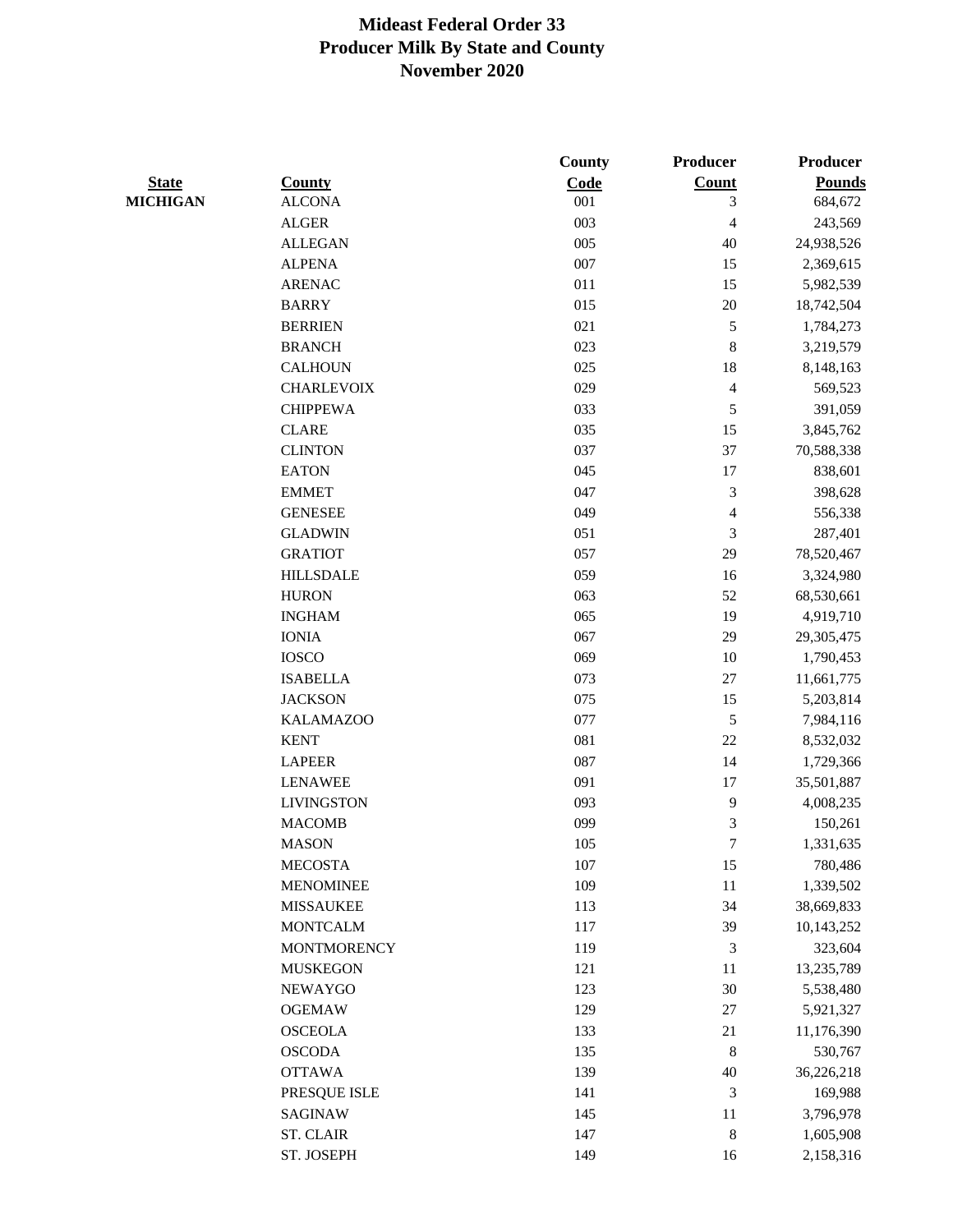|                 |                                 | <b>County</b> | <b>Producer</b>         | <b>Producer</b>      |
|-----------------|---------------------------------|---------------|-------------------------|----------------------|
| <b>State</b>    | <b>County</b>                   | Code          | Count                   | <b>Pounds</b>        |
| <b>MICHIGAN</b> | <b>SANILAC</b>                  | 151           | 69                      | 53,252,861           |
|                 | <b>SHIAWASSEE</b>               | 155           | 14                      | 4,542,389            |
|                 | <b>TUSCOLA</b>                  | 157           | 28                      | 23,284,794           |
|                 | <b>VAN BUREN</b>                | 159           | 8                       | 15,831,677           |
|                 | <b>WASHTENAW</b>                | 161           | 11                      | 2,930,231            |
|                 | <b>WEXFORD</b>                  | 165           | 9                       | 496,062              |
|                 | RESTRICTED COUNTIES TOTAL       | 999           | 22                      | 2,756,137            |
|                 | <b>TOTAL FOR MICHIGAN</b>       |               | 928                     | 640,794,946          |
|                 |                                 | County        | <b>Producer</b>         | <b>Producer</b>      |
| <b>State</b>    | <b>County</b>                   | Code          | Count                   | <b>Pounds</b>        |
| <b>NEW YORK</b> | <b>CATTARAUGUS</b>              | 009           | 35                      | 17,055,673           |
|                 | <b>CHAUTAUQUA</b>               | 013           | 67                      | 14,967,195           |
|                 | <b>ERIE</b>                     | 029           | 7                       | 1,992,049            |
|                 | <b>LIVINGSTON</b>               | 051           | $\overline{4}$          | 899,162              |
|                 | <b>STEUBEN</b>                  | 101           | 5                       | 852,633              |
|                 | <b>WYOMING</b>                  | 121           | 10                      | 4,330,278            |
|                 | RESTRICTED COUNTIES TOTAL       | 999           | 3                       | 2,104,995            |
|                 | <b>TOTAL FOR NEW YORK</b>       |               | 131                     | 42,201,985           |
|                 |                                 | County        | <b>Producer</b>         | <b>Producer</b>      |
| <b>State</b>    | <b>County</b>                   | Code          | <b>Count</b>            | <b>Pounds</b>        |
| <b>OHIO</b>     | <b>ADAMS</b>                    | 001           | 7                       | 398,765              |
|                 | <b>ALLEN</b>                    | 003           | $\mathfrak{Z}$          | 619,421              |
|                 | <b>ASHLAND</b>                  | 005           | 38                      | 6,679,176            |
|                 | <b>ASHTABULA</b>                | 007           | 17                      | 3,113,444            |
|                 | <b>ATHENS</b>                   | 009           | $\overline{\mathbf{4}}$ | 171,166              |
|                 | <b>AUGLAIZE</b>                 | 011           | 27                      | 4,174,855            |
|                 | <b>BELMONT</b>                  | 013           | 7                       | 696,330              |
|                 | <b>BROWN</b>                    | 015           | $\overline{4}$          | 435,204              |
|                 | <b>CARROLL</b>                  | 019           | 16                      | 1,113,947            |
|                 | <b>CHAMPAIGN</b>                | 021           | $\,8\,$                 | 521,647              |
|                 | <b>CLARK</b>                    | 023           | $\overline{4}$          | 7,155,024            |
|                 | <b>CLINTON</b>                  | 027           | 3                       | 167,142              |
|                 | <b>COLUMBIANA</b>               | 029           | 50                      | 6,252,674            |
|                 | <b>COSHOCTON</b>                | 031           | $25\,$                  | 2,425,454            |
|                 | <b>CRAWFORD</b>                 | 033           | 7                       | 2,615,927            |
|                 | <b>DARKE</b>                    | 037           | $26\,$                  | 6,546,220            |
|                 | <b>DEFIANCE</b>                 | 039           | $\,$ 8 $\,$             | 8,340,374            |
|                 | <b>DELAWARE</b>                 | 041           | 3                       | 175,512              |
|                 | <b>FAYETTE</b>                  | 047           | $\overline{\mathbf{4}}$ | 914,363              |
|                 | <b>FULTON</b>                   | 051           | $\mathfrak s$           | 4,597,517            |
|                 | <b>GEAUGA</b>                   | 055           | 34                      | 3,344,110            |
|                 | <b>GREENE</b>                   | 057           | $\overline{\mathbf{4}}$ | 1,027,404            |
|                 | <b>HANCOCK</b>                  | 063           | 3                       | 1,482,392            |
|                 | <b>HARDIN</b>                   | 065           | $\,8\,$                 | 12, 127, 811         |
|                 | <b>HARRISON</b>                 | 067           | 4                       | 216,385              |
|                 | <b>HENRY</b>                    | 069           | 5                       | 2,033,907            |
|                 | <b>HIGHLAND</b>                 | 071           | 24                      | 1,934,840            |
|                 | <b>HOLMES</b>                   | 075<br>077    | 130                     | 7,476,737            |
|                 | <b>HURON</b>                    | 081           | 39                      | 4,141,659<br>490,316 |
|                 | <b>JEFFERSON</b><br><b>KNOX</b> | 083           | 5<br>24                 | 4,776,359            |
|                 | <b>LICKING</b>                  | 089           | $\sqrt{6}$              | 3,558,036            |
|                 |                                 |               |                         |                      |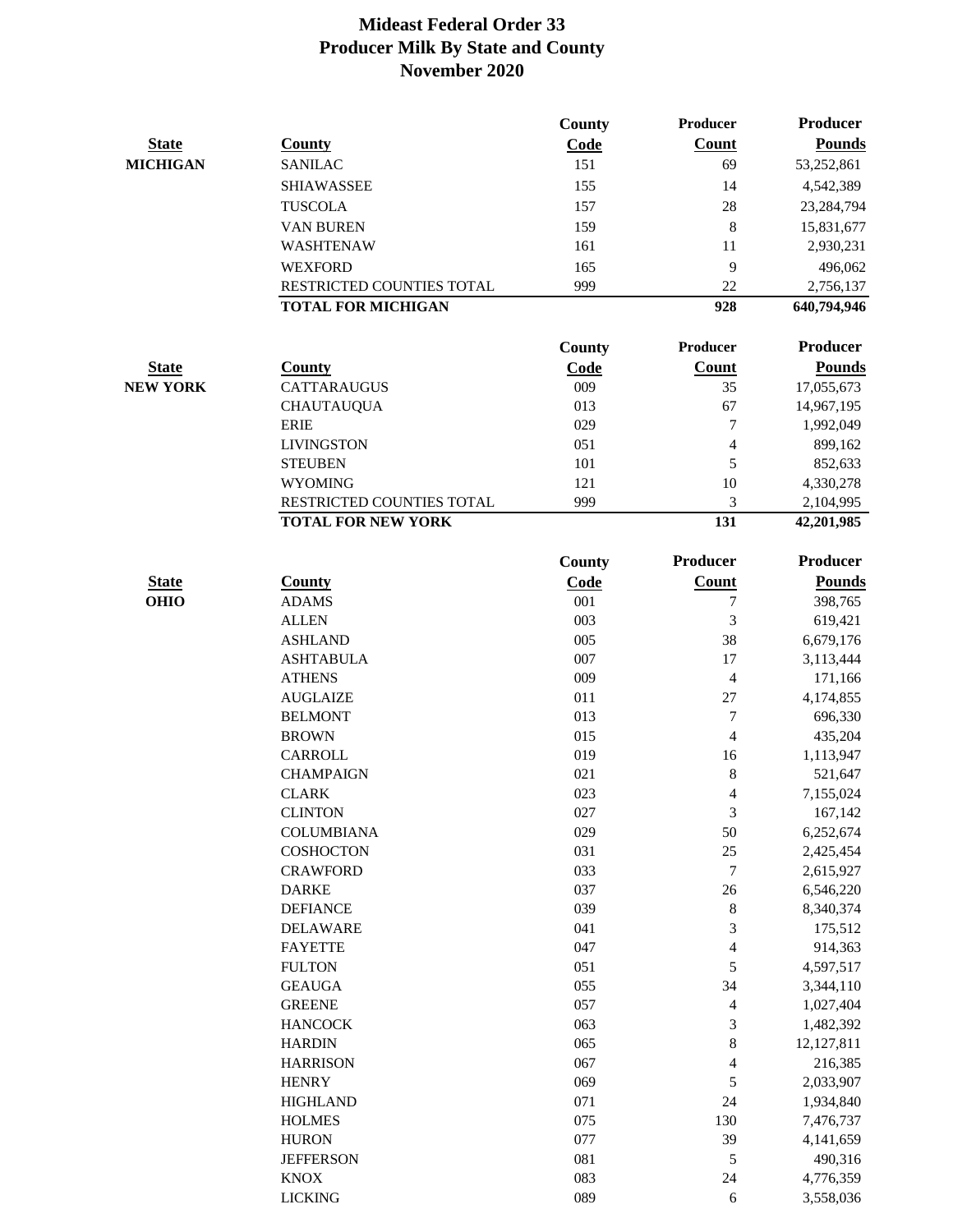|              |                           | <b>County</b> | Producer                 | <b>Producer</b> |
|--------------|---------------------------|---------------|--------------------------|-----------------|
| <b>State</b> | <b>County</b>             | Code          | Count                    | <b>Pounds</b>   |
| <b>OHIO</b>  | <b>LOGAN</b>              | 091           | 21                       | 2,846,381       |
|              | <b>LORAIN</b>             | 093           | 9                        | 1,000,880       |
|              | <b>MADISON</b>            | 097           | 9                        | 12,094,440      |
|              | <b>MAHONING</b>           | 099           | 23                       | 1,491,002       |
|              | <b>MEDINA</b>             | 103           | 10                       | 1,510,000       |
|              | <b>MERCER</b>             | 107           | 59                       | 19,821,821      |
|              | <b>MIAMI</b>              | 109           | 6                        | 623,432         |
|              | <b>MONROE</b>             | 111           | 6                        | 616,890         |
|              | <b>MORGAN</b>             | 115           | 6                        | 652,641         |
|              | <b>MORROW</b>             | 117           | 4                        | 2,445,140       |
|              | <b>MUSKINGUM</b>          | 119           | 9                        | 267,556         |
|              | <b>PAULDING</b>           | 125           | 6                        | 16,621,324      |
|              | <b>PICKAWAY</b>           | 129           | 6                        | 3,290,928       |
|              | <b>PORTAGE</b>            | 133           | 6                        | 389,215         |
|              | <b>PREBLE</b>             | 135           | $\overline{7}$           | 962,054         |
|              | <b>PUTNAM</b>             | 137           | $\bf 8$                  | 2,852,896       |
|              | <b>RICHLAND</b>           | 139           | 102                      | 6,900,866       |
|              | <b>ROSS</b>               | 141           | $\,$ $\,$                | 785,484         |
|              | <b>SANDUSKY</b>           | 143           | 7                        | 505,780         |
|              | <b>SHELBY</b>             | 149           | 28                       | 4,817,602       |
|              | <b>STARK</b>              | 151           | 49                       | 8,332,992       |
|              | <b>TRUMBULL</b>           | 155           | 16                       | 1,733,611       |
|              | TUSCAWARAS                | 157           | 113                      | 11,677,692      |
|              | <b>UNION</b>              | 159           | 6                        | 884,701         |
|              | VAN WERT                  | 161           | 7                        | 7,617,101       |
|              | <b>WASHINGTON</b>         | 167           | 13                       | 2,249,225       |
|              | <b>WAYNE</b>              | 169           | 169                      | 38,482,135      |
|              | <b>WOOD</b>               | 173           | 4                        | 1,794,064       |
|              | <b>WYANDOT</b>            | 175           | 4                        | 636,040         |
|              | RESTRICTED COUNTIES TOTAL | 999           | 28                       | 20,488,606      |
|              | <b>TOTAL FOR OHIO</b>     |               | 1,301                    | 274,116,617     |
|              |                           | <b>County</b> | Producer                 | <b>Producer</b> |
| <b>State</b> | <b>County</b>             | Code          | Count                    | <b>Pounds</b>   |
| PENNSYLVANIA | <b>ARMSTRONG</b>          | 005           | 16                       | 2,045,389       |
|              | <b>BEAVER</b>             | 007           | 17                       | 938,235         |
|              | <b>BRADFORD</b>           | 015           | 6                        | 179,972         |
|              | <b>BUTLER</b>             | 019           | $20\,$                   | 2,560,103       |
|              | <b>CAMBRIA</b>            | 021           | 7                        | 1,373,113       |
|              | <b>CENTRE</b>             | 027           | 4                        | 369,707         |
|              | <b>CHESTER</b>            | 029           | 23                       | 226,546         |
|              | <b>CLARION</b>            | 031           | 12                       | 1,726,061       |
|              | <b>CLEARFIELD</b>         | 033           | $\overline{\mathcal{L}}$ | 758,076         |
|              | <b>CLINTON</b>            | 035           | 11                       | 109,516         |
|              | <b>CRAWFORD</b>           | 039           | 82                       | 10,758,523      |
|              | <b>ELK</b>                | 047           | $\,8\,$                  | 207,750         |
|              | <b>ERIE</b>               | 049           | 35                       | 2,070,854       |
|              | <b>FAYETTE</b>            | 051           | 17                       | 2,146,475       |
|              | <b>FOREST</b>             | 053           | $\mathfrak 3$            | 39,056          |
|              | <b>INDIANA</b>            | 063           | 33                       | 5,905,113       |
|              | <b>JEFFERSON</b>          | 065           | 9                        | 1,515,407       |
|              | <b>LANCASTER</b>          | 071           | 55                       | 529,395         |
|              | <b>LAWRENCE</b>           | 073           | $26\,$                   | 2,085,174       |
|              | <b>MERCER</b>             | 085           | 38                       | 3,284,376       |
|              |                           |               |                          |                 |